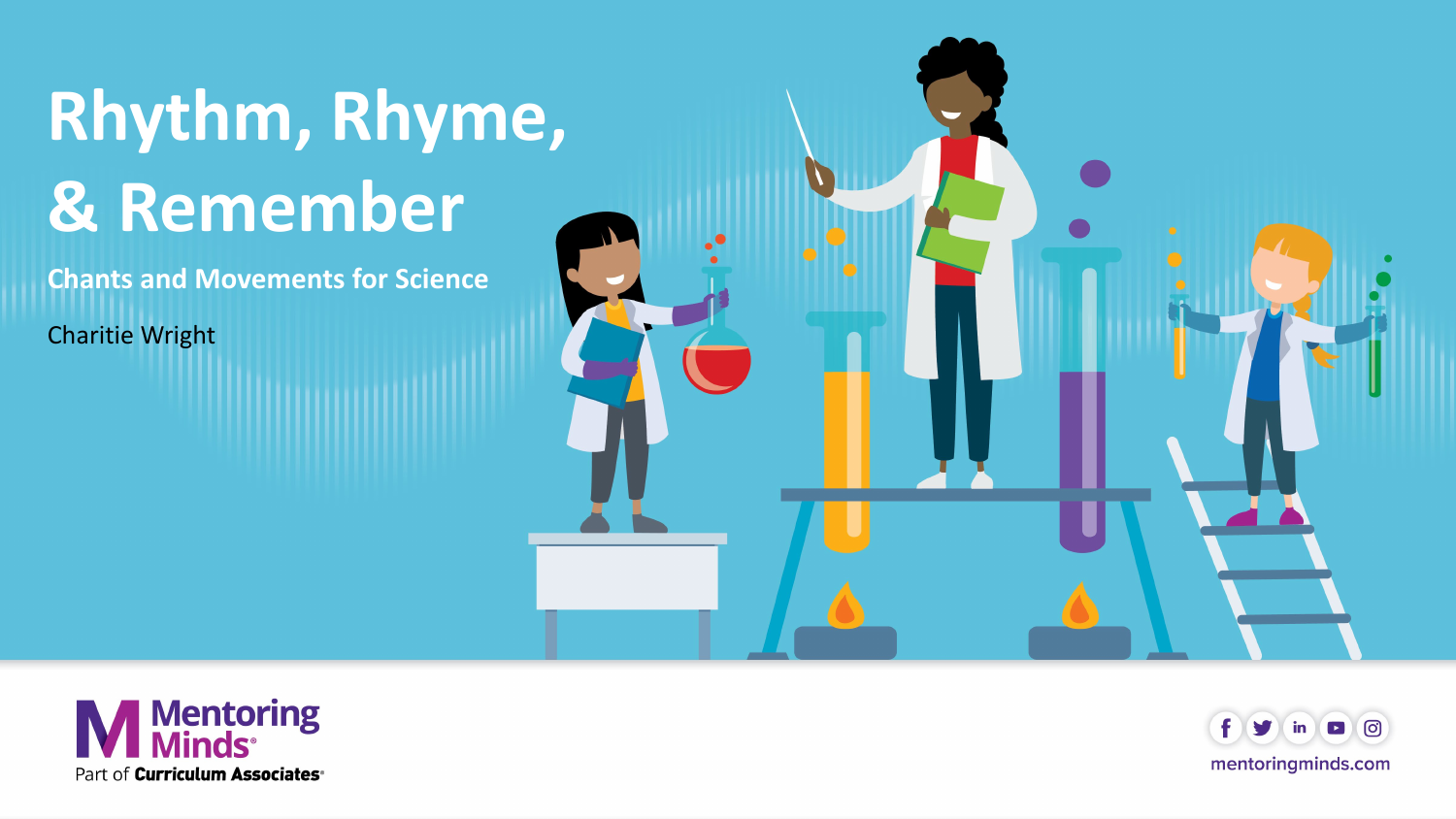## **Classifying Matter**



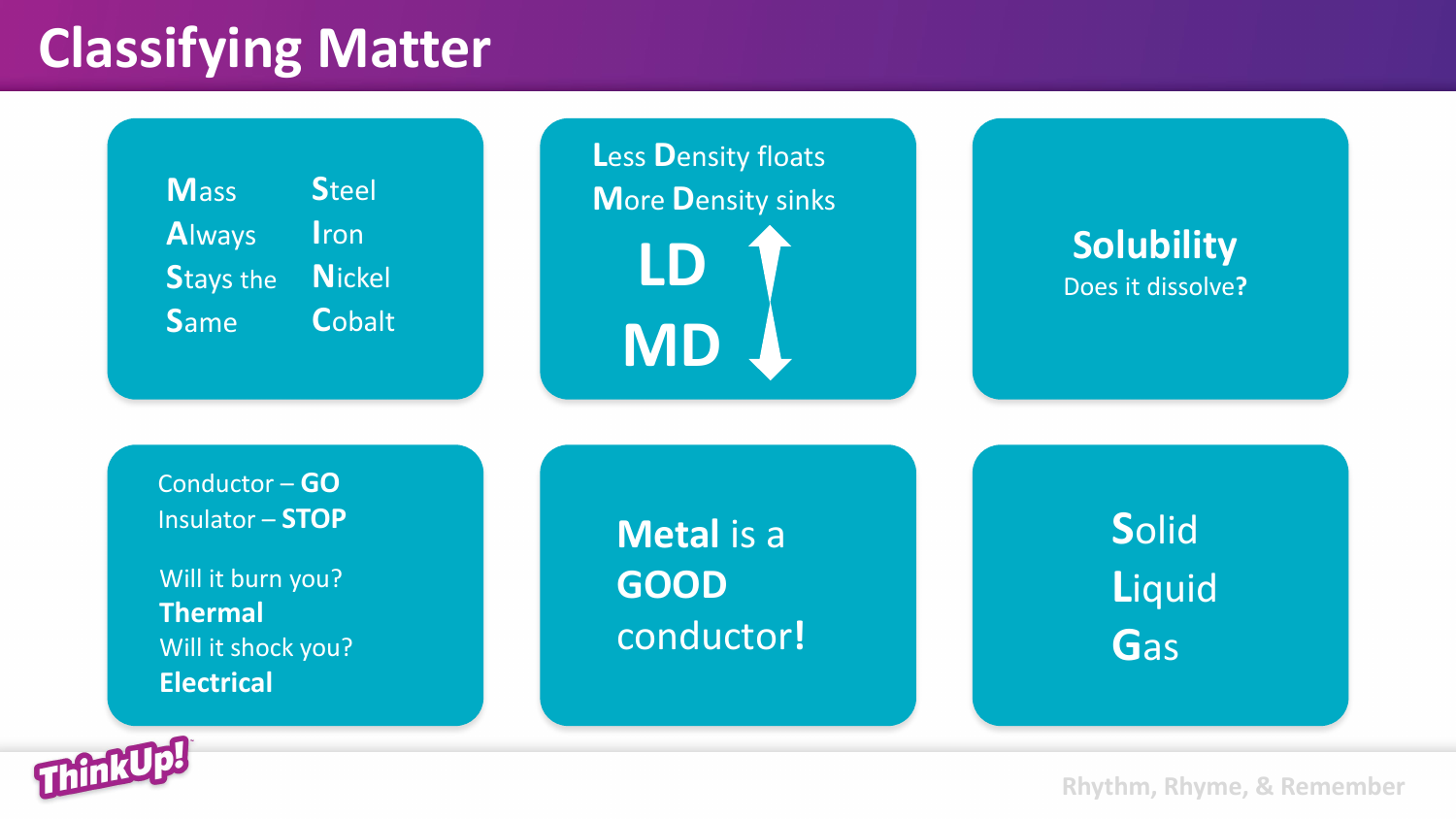#### **Mixtures & Solutions**

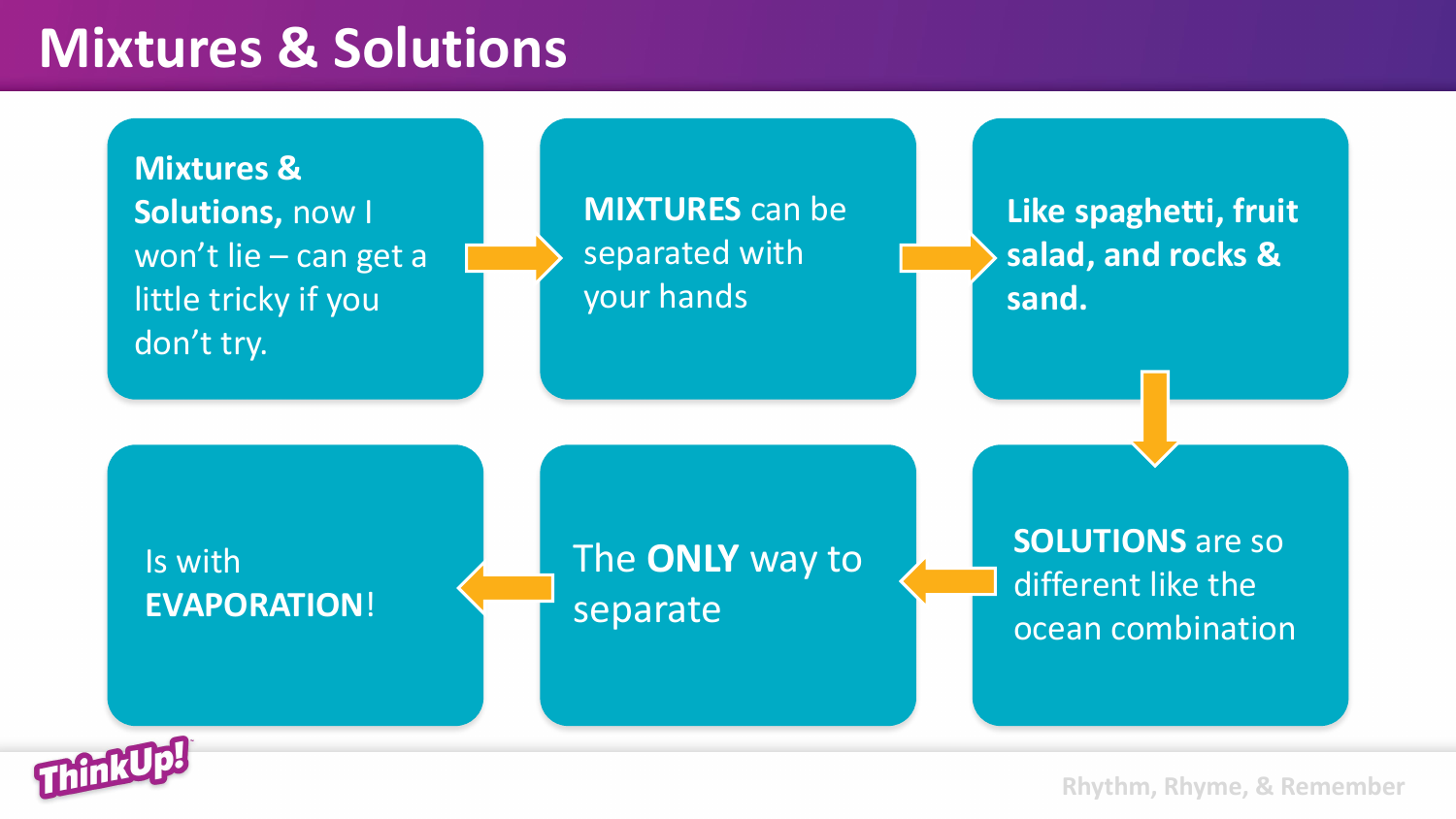### **Uses of Energy, Circuits, & Fossils**

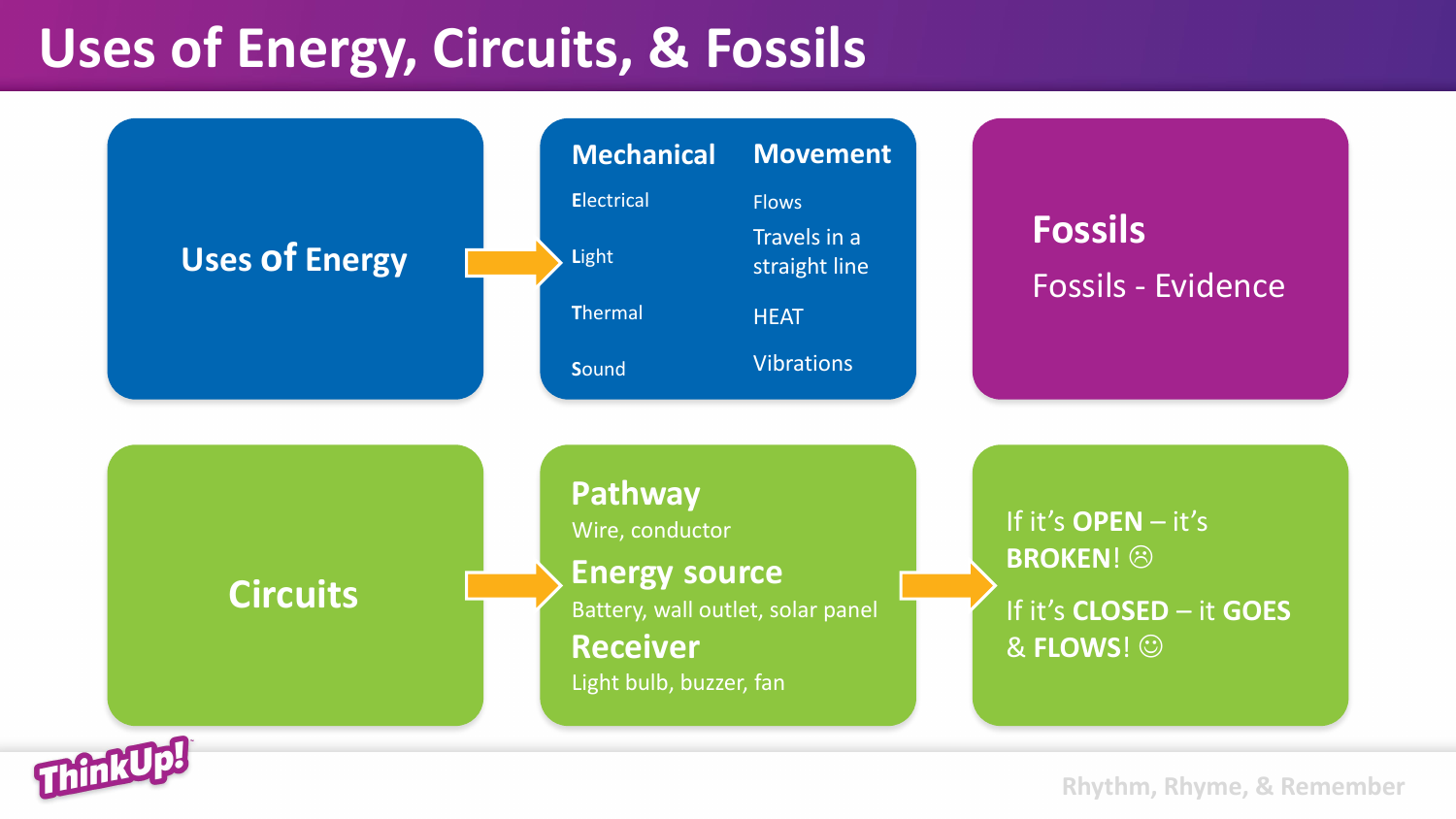#### **Weather & Climate, Light, & Forces**



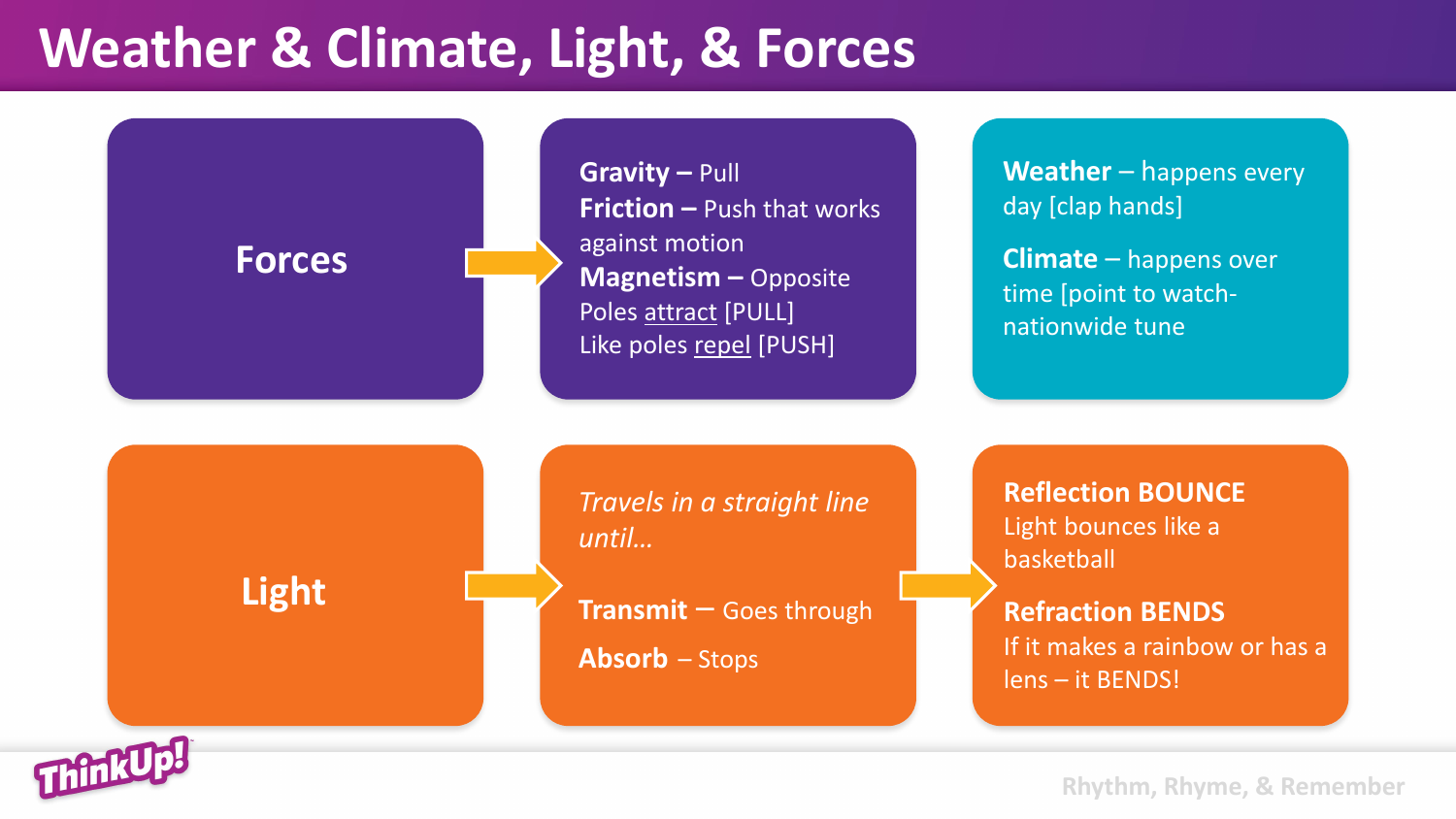#### **Water Cycle, Earth's Rotation, & Interdependency**